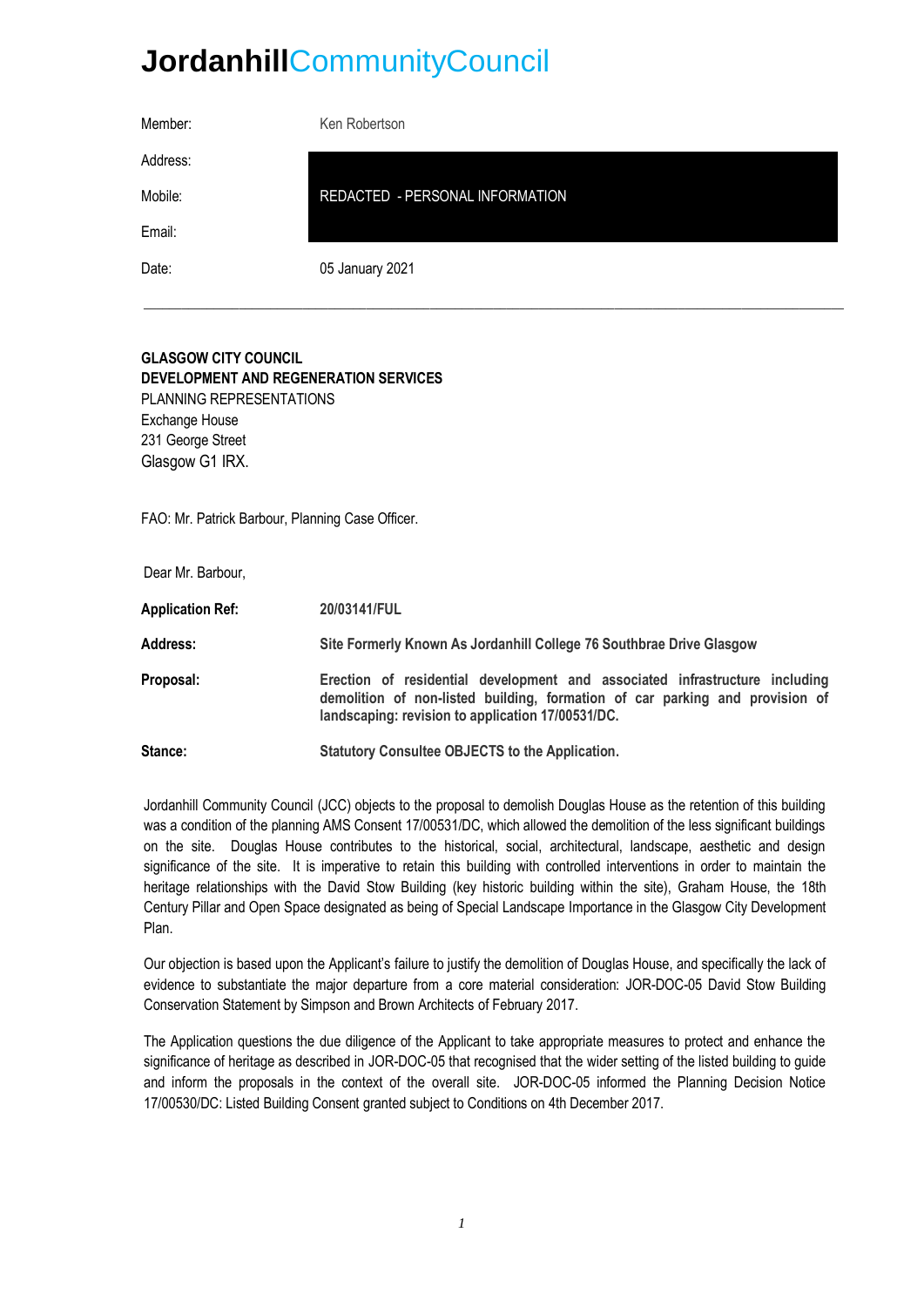JCC expects the cultural-heritage significance of the site to be retained, revealed, enhanced or at least impaired as little as possible, in both the present, and in any future proposals. This includes the consented retention of existing open space, the conversion of the David Stow building, Graham House (1919-22) and Douglas House (1931).

Our objection is presented in four parts:

| PART <sub>1</sub> | Type of Application is misleading by not reflecting the Description of Proposal that<br>represents a revision to the previously approved plans cited in the Planning Decision<br>Notice, Matters Specified in Conditions, Granted Subject to Condition(s) and Section<br>69 Agreement in respect to Application 17/00531/DC.                                                                                             |
|-------------------|--------------------------------------------------------------------------------------------------------------------------------------------------------------------------------------------------------------------------------------------------------------------------------------------------------------------------------------------------------------------------------------------------------------------------|
| <b>PART 2</b>     | Jordanhill Park Phase 2A Design and Access Statement - 20.10.20 (Rev.01) is<br>misleading, factually incorrect and contradicts a significant material consideration:<br>JOR-DOC-05 David Stow Building Conservation Statement by Simpson and Brown<br>Architects of February 2017 that informed the Planning Decision Notice 17/00530/DC:<br>Listed Building Consent granted subject to Conditions on 4th December 2017. |
| <b>PART 3</b>     | Douglas House Building, Jordanhill Campus, Structural Condition Report fails to<br>provide evidence that Douglas House is beyond effective repair, conversion and<br>restoration.                                                                                                                                                                                                                                        |
| PART <sub>4</sub> | Application fails to address the points raised by the Planning Case Officer in<br>Appendix 1 of the Design and Access Statement – Pre Application Consultation<br>Feedback - 11.08.2020.                                                                                                                                                                                                                                 |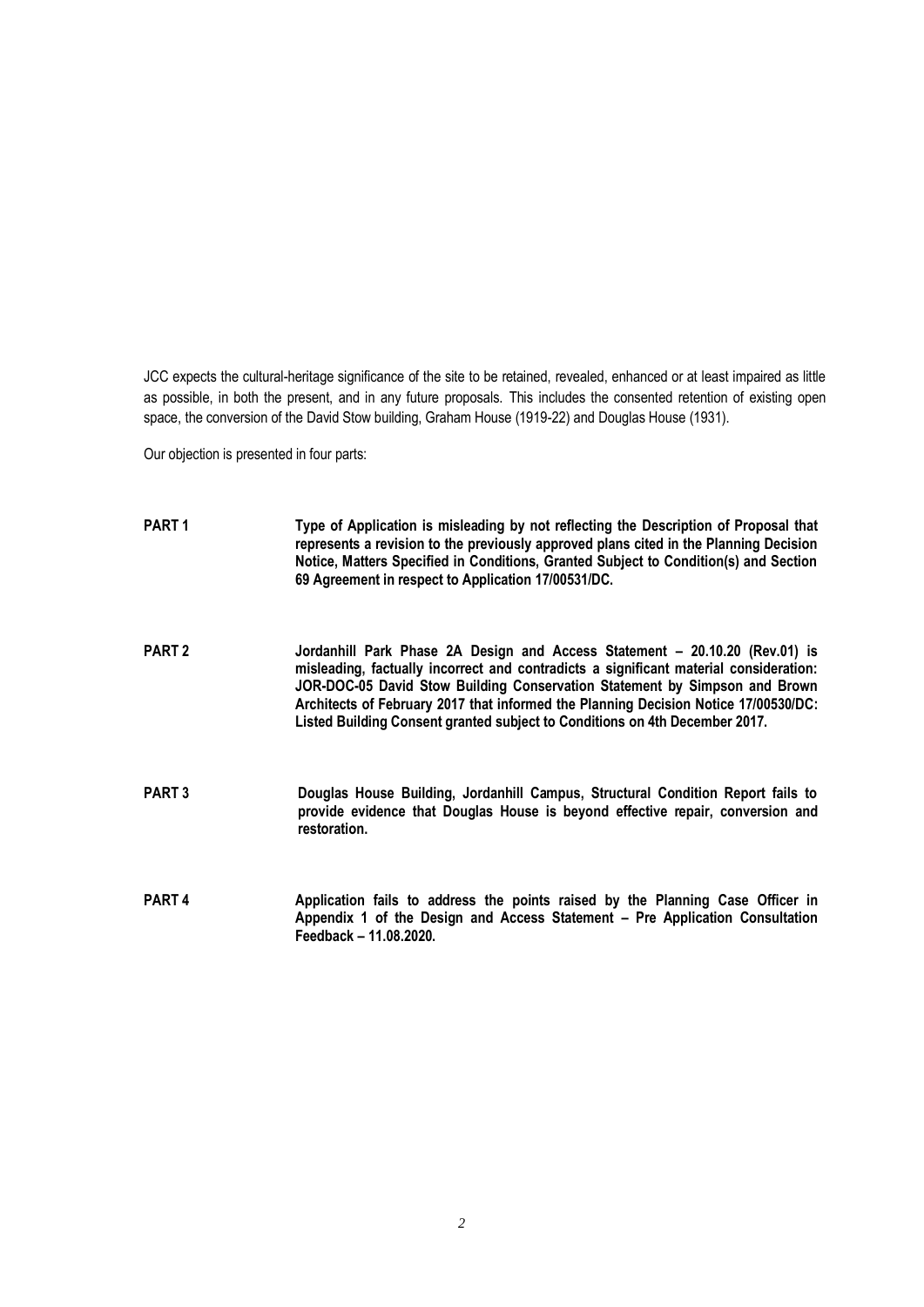| PART <sub>1</sub>                                                          | Type of Application is misleading by not reflecting the Description of Proposal that<br>represents a revision to the previously approved plans cited in the Planning Decision<br>Notice, Matters Specified in Conditions, Granted Subject to Condition(s) and Section 69<br>Agreement in respect to Application 17/00531/DC.                                                                                                                                                                                                                                                                                                                                                                                 |
|----------------------------------------------------------------------------|--------------------------------------------------------------------------------------------------------------------------------------------------------------------------------------------------------------------------------------------------------------------------------------------------------------------------------------------------------------------------------------------------------------------------------------------------------------------------------------------------------------------------------------------------------------------------------------------------------------------------------------------------------------------------------------------------------------|
| <i>Type of application</i><br>conflict with<br>Description of<br>Proposal. | JCC considers that the type application is a Further application, (including renewal of planning<br>permission, modification, variation or removal of a planning condition etc.). The Description of<br>Proposal reads: Permission for the reconfiguration of 35 Units within the consented AMC<br>masterplan at Jordanhill. The proposal represents a revision to the previously consented layout.<br>The Douglas House (20 No units) is to be demolished and 18 No terraced properties added to the<br>development in its place, the remaining 17 units included in the submission are already<br>accounted for within the existing AMC however they have been reconfigured to suit layout<br>alterations. |
| Possible breach of<br>planning control.                                    | Neighbour Notification requires to have been served to all properties around the site in<br>accordance with the consented AMSC masterplan at Jordanhill.                                                                                                                                                                                                                                                                                                                                                                                                                                                                                                                                                     |

*3*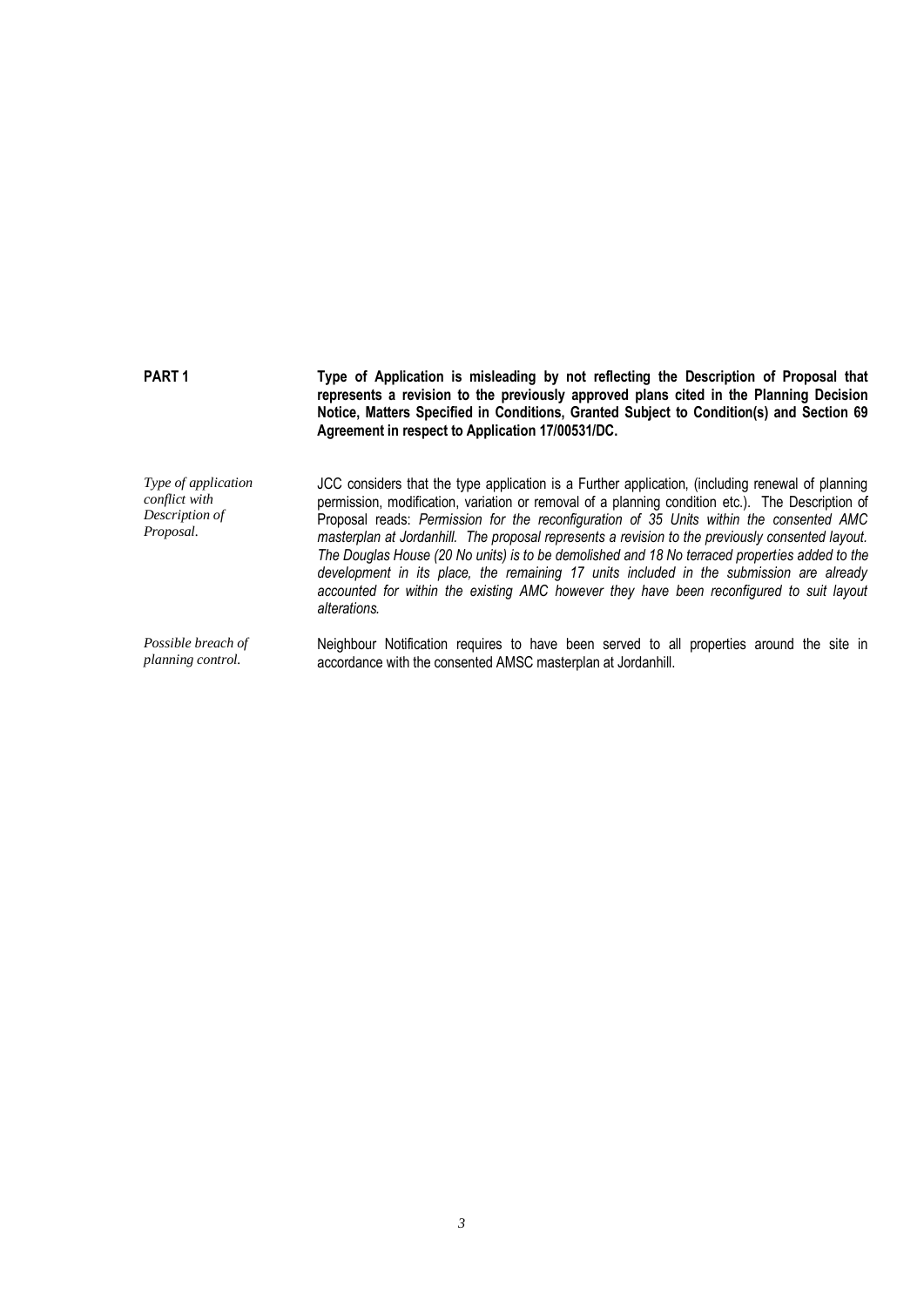*There is nothing in the*   $Application/Repository$ *which categorically supports this statement. There is also no reason as to why they have not provided adequate protection to Douglas House when its retention was a condition of the original consent.*

*There is NO evidence to justify the demolition of Douglas House.*

*Conflict with JOR-DOC-05 David Stow Building Conservation Statement by Simpson and Brown Architects of February 2017 is a core material consideration in determining the Application.*

*On what authority is this statement made to contradict a specialist conservation architect?*

**PART 2 Jordanhill Park Phase 2A Design and Access Statement – 20.10.20 (Rev.01) is misleading, factually incorrect and contradicts a significant material consideration: JOR-DOC-05 David Stow Building Conservation Statement by Simpson and Brown Architects of February 2017 that informed the Planning Decision Notice 17/00530/DC: Listed Building Consent granted subject to Conditions on 4th December 2017.**

*Refute applicant's claims.* JCC rejects Jordanhill Park Phase 2A Design and Access Statement – 20.10.20 (Rev.01):

- *(a)* Executive Summary: *"The proposals represent a revision to the previously consented layout. They have been developed because the restoration of the existing Douglas House building has proven to be unviable due to the*  extremely poor condition of the building fabric which has become evident *through opening up investigations".*
- *(b)* Section 2: Context Appraisal, Item 2.5 Condition Report Summary.
- *(c)* 2.2 Existing Buildings & Heritage: *"Since the approval of the AMSC and with further site investigations carried out of both the Structural and Fabric condition of each of these buildings, it has come to light that the previous ambition to retain and revive Douglas House poses great challenges".*
- *(d)* 2.3 Douglas House: *"Is deemed less historically significant than both the adjacent retained buildings on site and it not a particularly notable example of its construction type within the context of Glasgow".*
- *Conflict with 17/00531/DC (e)* Section 3: Design Proposals, 3.1 Site Layout. The terraced proposals extend significantly beyond the footprint of Douglas House and have a detrimental effect on the heritage relationships.
- *Not proven (f)* Appendix 1; Pre Application Consultation Feedback 11.08.20. There is no evidence in the application to support the statements:

*Unsubstantiated claim.* Overall site: *"While the structural surveys are fairly compressive, it should be made very clear in the submitted application exactly why the retention of Douglas House is not viable and which information from the new surveys has driven this change".*

*Unsubstantiated claim.* Open Space / Landscaping: *"There is a loss of the green edge/tree line to the development to the front of Douglas Building, and while this is somewhat mitigated by tree planting (or retention) in the gardens of the mews properties this still includes parking/bin storage and hard landscaped areas. Careful consideration should be given to how to retain this green edge of the site, as well mitigating any loss of existing trees by additional planting on site".*

*Unsubstantiated claim.* Transport Considerations: *"The proposed roads will require to be 4.8 metres wide with 2 no 2 metre wide footways/service strips throughout, widening only accepted to accommodate refuse vehicles as to be demonstrated by swept path analysis".*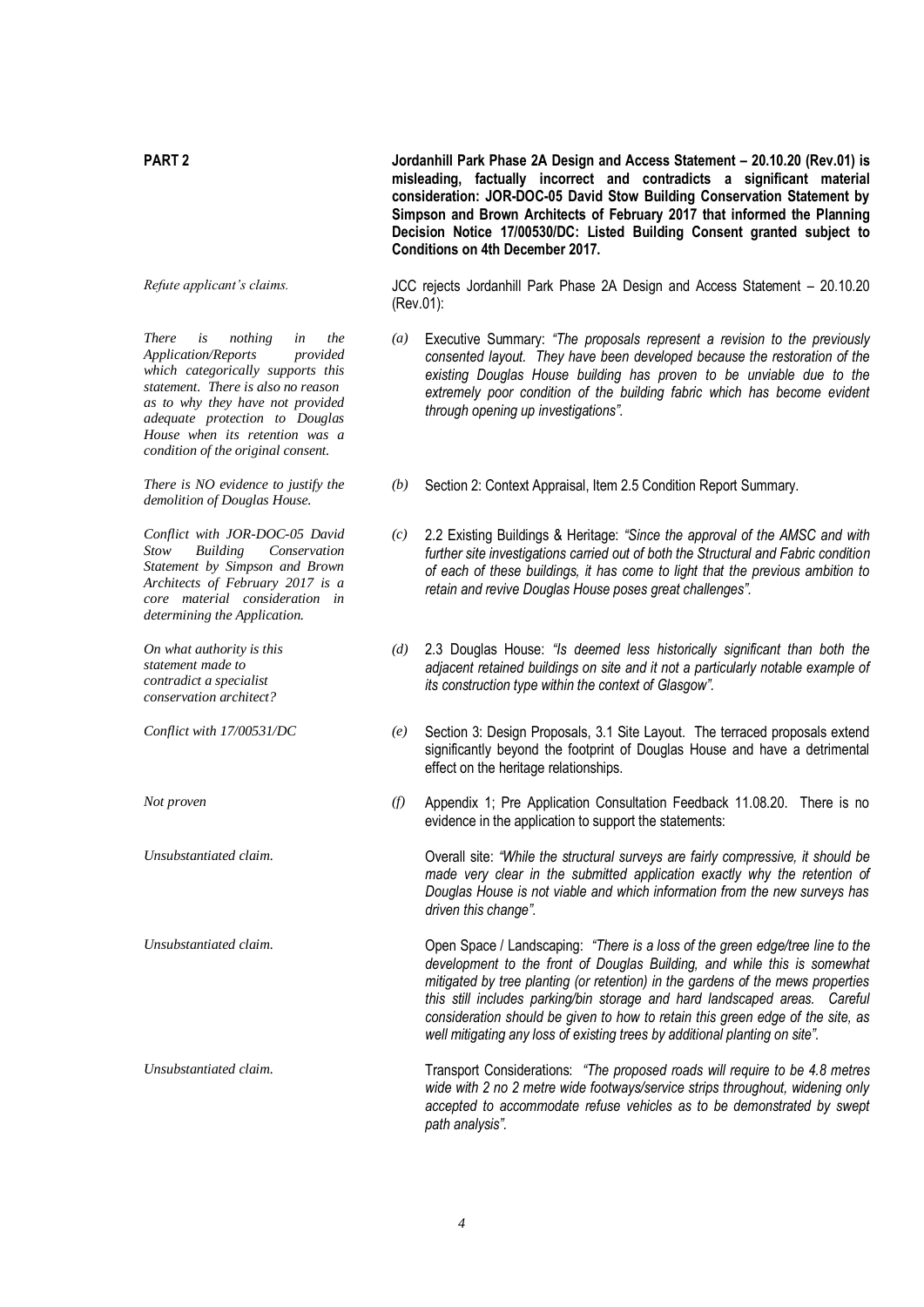*Simpson & Brown Conservation Statement appears to have been ignored by the Applicant to aid appropriate management of the historic assets.*

*Dominant buildings contribute to site and setting.*

*Any deterioration is as a result of the Applicants failure to carry out the recommendations of their Specialist Consultants Report to protect their assets.*

### **PART 2 Continued JOR-DOC-05 David Stow Building Conservation Statement by Simpson and Brown Architects of February 2017 is a core material consideration in determining the Application.**

*(a)* Application 20/03141/FUL negatively departs from planning consents granted that include assessment of significance intended to inform the conservation, repair, use, management and future alterations of both the site and the historic assets. The demolition of negative and neutral buildings was to reveal or recover the heritage significance of the more important buildings and structures such as the David Stow Building and associated Douglas House and Graham House. Development was to be restricted to existing brownfield sites, made available through the removal of some of the former university buildings, which are deemed to detract from the setting of the historic buildings.

The David Stow Building, Douglas House and Graham House are the dominant buildings in views from the south and east. The relationships between these buildings contribute to both landscape and architectural setting.

- *Burra Charter Guidelines. (b)* The Conservation Statement, Chapter 4, Assessment of Significance classifies the cultural significance of Graham House AND Douglas House to have "*moderate significance*" - "*A building or element of local importance (within Glasgow), or an element that contributes to, but is not a key element to the importance of the buildings or site overall, or the element to which it is a part, that may have been altered".* Chapter 4 also records that Douglas House was, *"designed by Andrew Balfour with some care, particularly in the details of the interiors…. Some good quality plasterwork and joinery survives…."*
	- *(c)* Chapter 5, Item 5.4 Condition and Repairs confirms that: *"The condition of the exterior masonry of the David Stow Building, Graham House, and Douglas House, is largely good. These buildings have been built to a high specification and have been well maintained. There is remarkably little repair needed to the masonry of these buildings, considering their size".*
	- *(d)* 5.4 at March 2017 reports that: "*The condition of the exterior masonry of the David Stow Building, Graham House and Douglas House is largely good. These buildings have been built to a high specification and have been well maintained. There is remarkably little repair needed to the masonry of these buildings, considering their size. Typical for buildings of 90+ years there is more work required to the slated roofs and lead work. The flat roofs to the front elevations of Graham House and Douglas House are to be stripped and renewed in lead, but these are a small proportion of the total roof area".*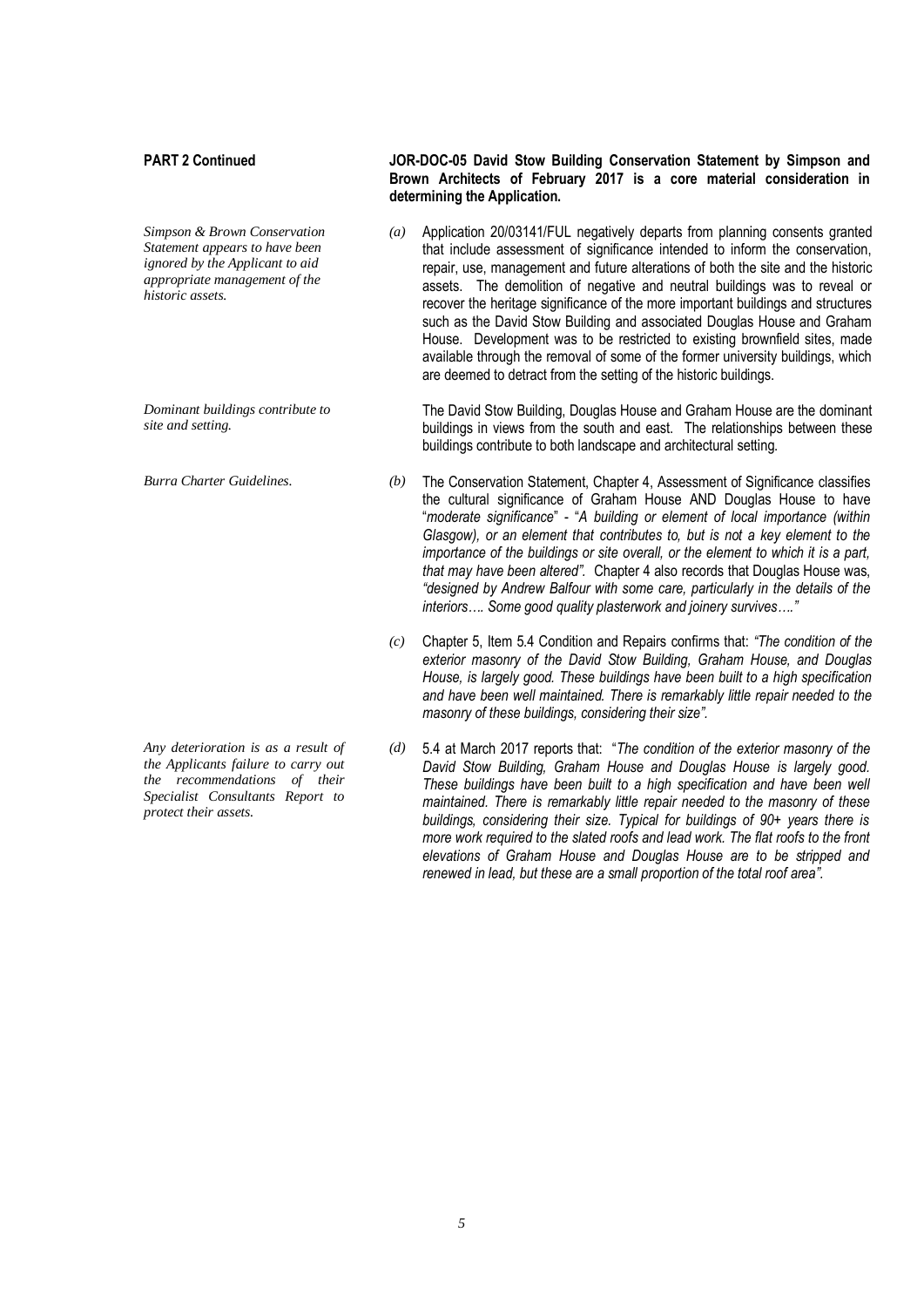| <b>PART3</b>                                                                                                                          |                  | Douglas House Building, Jordanhill Campus, Structural Condition Report fails<br>to provide evidence that Douglas House is beyond effective repair, conversion<br>and restoration.                                                                                                                                                                                                                                                                                                                                                                                                                                                                                                                                                                                                                           |  |  |  |
|---------------------------------------------------------------------------------------------------------------------------------------|------------------|-------------------------------------------------------------------------------------------------------------------------------------------------------------------------------------------------------------------------------------------------------------------------------------------------------------------------------------------------------------------------------------------------------------------------------------------------------------------------------------------------------------------------------------------------------------------------------------------------------------------------------------------------------------------------------------------------------------------------------------------------------------------------------------------------------------|--|--|--|
| Refute applicant's claims.                                                                                                            |                  | JCC considers that the Douglas House Building, Jordanhill Campus; Structural<br>Condition Report dated 13 October 2020 by Goodson Associates fails to provide<br>evidence that the building is beyond effective repair, conversion and restoration.                                                                                                                                                                                                                                                                                                                                                                                                                                                                                                                                                         |  |  |  |
| Report qualification does not<br>support demolition.                                                                                  | $\left(a\right)$ | Section 1 Introduction, "1.3 Scope and Limitations of Assessment: At the time<br>of inspection no detailed inspection of any woodwork or other parts of the<br>structure which are unexposed or inaccessible was carried out and we are<br>therefore unable to report that any such part of the property is free from defect.<br>No investigations or calculative checks have been carried out as to the<br>strength of individual structural members, nor was any site investigation works<br>in respect below ground drainage".                                                                                                                                                                                                                                                                           |  |  |  |
| Positive structural statement that<br>gives comfort that Douglas House<br>is suitable for conversion to<br>residential accommodation. | (b)              | Section 2 Description of Building, "2.2 Construction: Internal Loadbearing walls<br>were found to be typically of brickwork construction with some visible cracking<br>in a wall at the front of the building at ground floor level associated with the<br>main support beam bearing in this area"                                                                                                                                                                                                                                                                                                                                                                                                                                                                                                          |  |  |  |
|                                                                                                                                       | (c)              | Section 3 Visual Inspections / Assessments, "3.1.1. External Facades: The roof<br>appeared to be in reasonable condition as viewed from the ground level".                                                                                                                                                                                                                                                                                                                                                                                                                                                                                                                                                                                                                                                  |  |  |  |
|                                                                                                                                       | (d)              | 3.1.3. Conclusions and Recommendations from July 2016 Inspection:<br>Following this inspection, the following conclusions and recommendations<br>were noted: Douglas House [Building] appears generally to be in reasonable<br>structural condition although the building has been affected by dampness in a<br>number of areas, either through rising dampness or defective rainwater goods.<br>There are a number of detailed investigations which will require to be carried<br>out as follows: A full structural inspection including opening-up of the existing<br>structure in key areas at each floor level to determine the nature and condition<br>of the main structural elements, direction of span of floors and roofs, and<br>verification of existing structure against archive information". |  |  |  |
| No signs of structural distress in<br>the steel girder.                                                                               | (e)              | 3.2 Inspection of February & March 2017, 3.2.1 Charles Darley Associates<br>Intrusive Investigations (February 2017): Despite the above, there did not<br>appear to be any signs of structural distress in the steel girder noted at the time<br>of inspection".                                                                                                                                                                                                                                                                                                                                                                                                                                                                                                                                            |  |  |  |
| Evidence required of the scope of<br>structural repairs undertaken at<br>Douglas House since 2017.                                    | (f)              | 3.2.3 Conclusions and Recommendations from 2017 Reports: Following the<br>conclusions of the Charles Darley Associates and Wise Property Group<br>inspections, and review of the findings, the following structural repairs were<br>recommended based on the condition of Douglas House Building at the time of<br>Inspection".                                                                                                                                                                                                                                                                                                                                                                                                                                                                             |  |  |  |
| Structural Load Testing found to be<br>within the generally accepted limits<br>for deflection.                                        | (g)              | 3.4 Stanger Testing Services - Load Testing (January 2020): "The recorded<br>deflections were then assessed against the theoretical deflections, and found<br>to be within the generally accepted limits for deflection".                                                                                                                                                                                                                                                                                                                                                                                                                                                                                                                                                                                   |  |  |  |

Section 4 Discussion, 4.1 External Facades; "Whilst the external elevations appear to generally be in reasonable condition at the time of inspections, the following points have been noted which if unattended to could lead to further deterioration of the building".

*6*

*What cyclic care and fabric protection measures did the Applicant initiate at site possession to mitigate deterioration of the David Stow Building, Douglas House and Graham House?*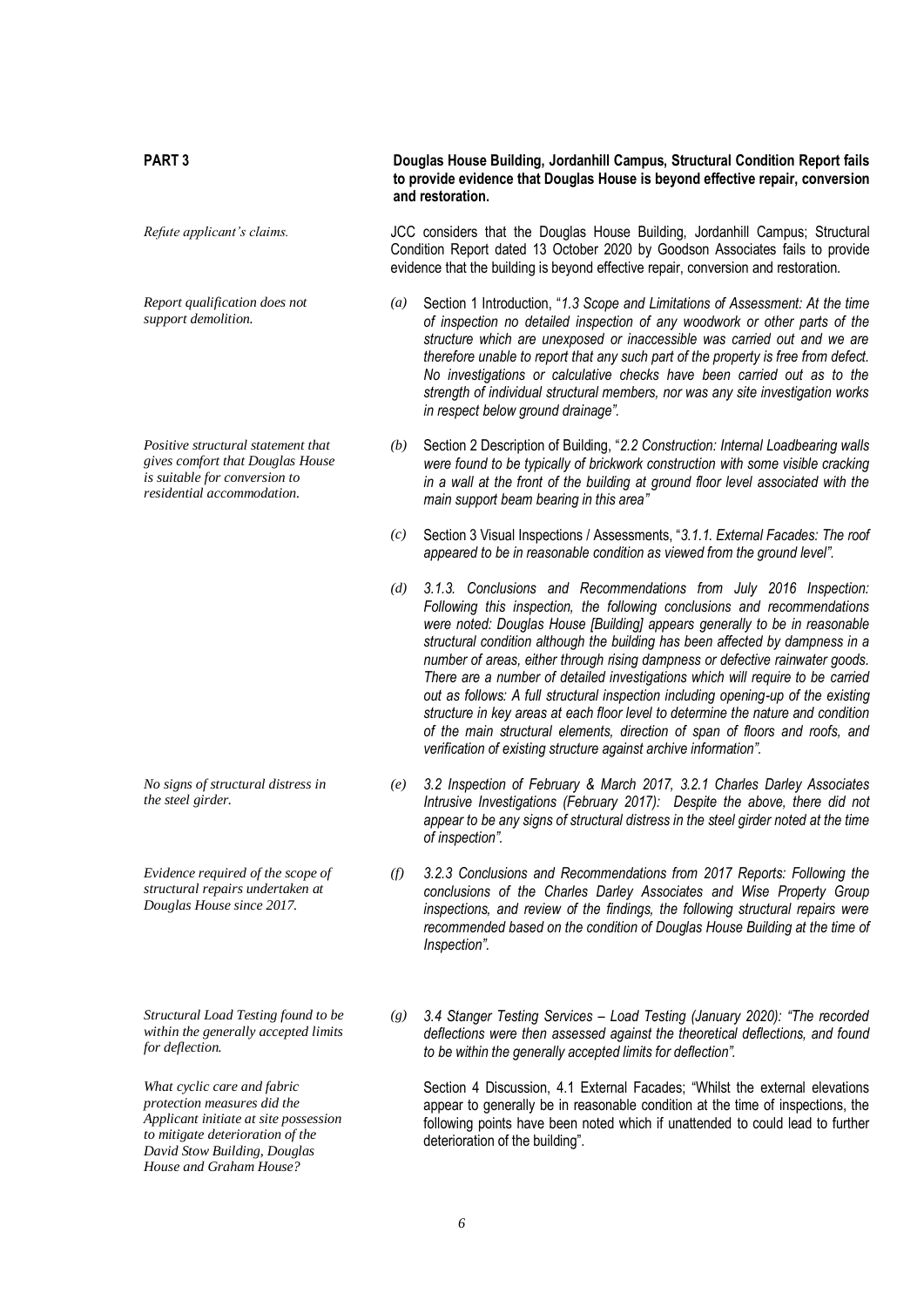### **PART 3 Continued Douglas House Building, Jordanhill Campus, Structural Condition Report fails**

*Possible lack of due diligence by the Applicant to protect the historical asset against deterioration of the structural components.*

*provided from the date of site possession.*

*Annual Inspection Reports NOT* 

**to provide evidence that Douglas House is beyond effective repair, conversion and restoration.**

*(g) "It is our opinion that whilst the structure was considered to be stable at the*  time of the inspections, there is a possibility that the deterioration of the *structural components will accelerate if left unattended".*

*"We would therefore recommend that the building be re-inspected on a twelve monthly basis if it is to remain unoccupied to access the ongoing condition with finishes removed at key elements such as the interface of walls and floors, and junctions of the primary frame with the external wall to expose the main structural components".*

- *(h)* JCC refutes other points being used to justify demolition of Douglas House:
	- o **External Facades**

*Both points were mentioned in the original Goodson report of 2017. Any deterioration is as a result of the Applicants failure to carry out the recommendations of the Goodson Report and protect their asset.*

*The only change is the condition of the roof but this is repairable using second hand slate or new CUPA H3 and/or equivalent which is generally acceptable as a heritage substitute.*

*The significant structural crack is mentioned in the Goodson Report 2017 and would be repaired by "stitch drilling" a cost effective and common practice.*

*Corrosion of the girder is noted as surface deterioration in the Goodson report.*

*Lack of Fire Protection is misleading. All buildings of this age are unlikely to have had fire protection.* 

*Nothing of significance to justify demolition.*

o **Internal Fabric**

o **Structural**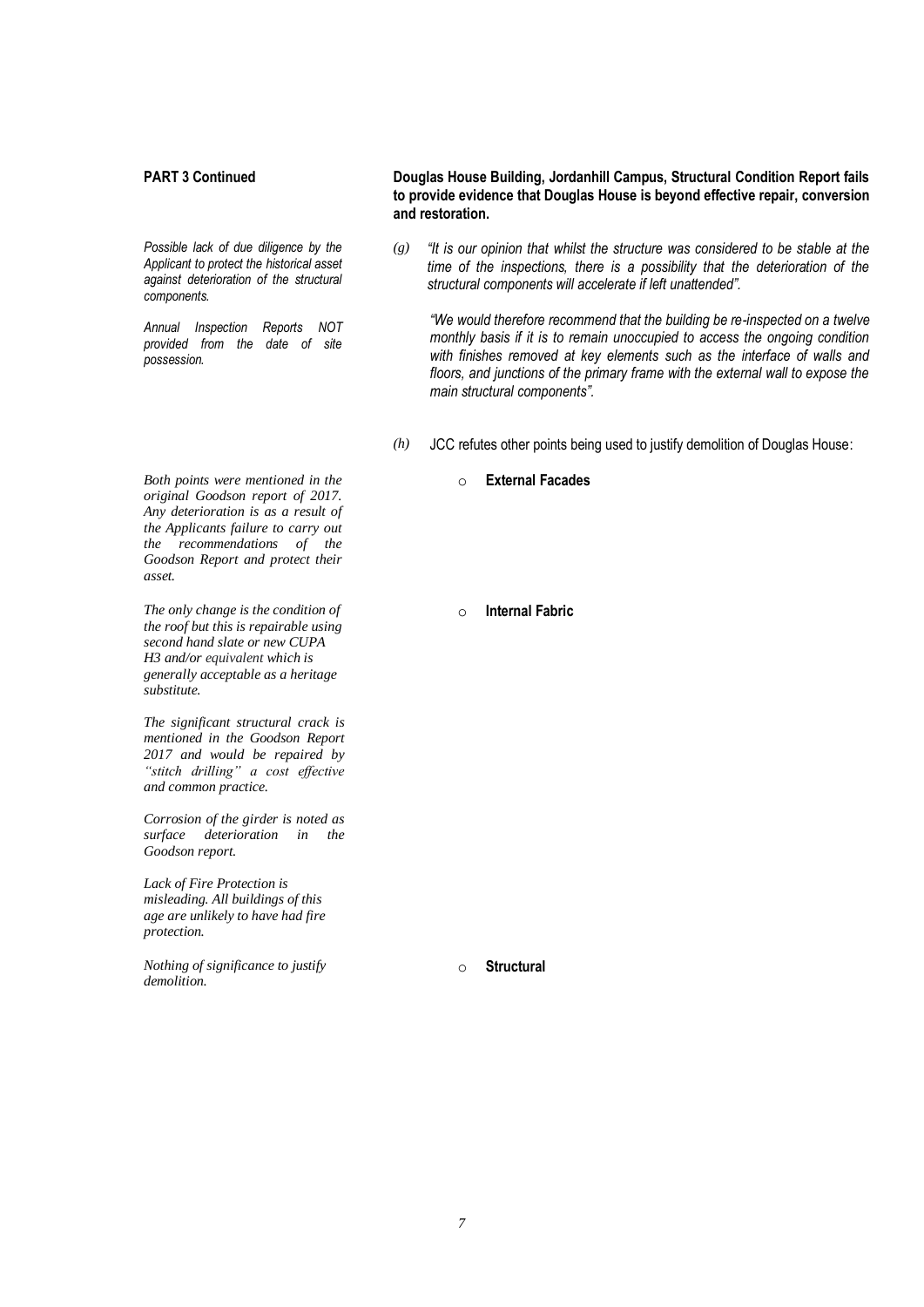**PART 4 Application fails to address the points raised by the Planning Case Officer in Appendix 1 of the Design and Access Statement – Pre Application Consultation Feedback – 11.08.2020.**

- *(a)* Design and Access Statement does NOT state WHY the retention of Douglas House is NOT viable. There is no structural condition statement from Goodson Associates, the Wise Group or Thomas and Adamson which states the building cannot be effectively repaired and restored. CALA fail to make clear why the retention of Douglas House is not viable and have not provided information from the surveys to support this change.
- *(b)* Design and Access Statement does NOT justify its removal in the context of the overall heritage value of the site. Douglas House is noted as a building of moderate relevance and is a building of local importance, within Glasgow, equal in status to Graham House. Photograph below highlights the importance of the three retained buildings to the heritage of the site.



*Ariel photograph of Jordanhill, Douglas House newly built c 1931.*

*Important views from the South are significantly compromised by the proposal.*

*NO evidence that careful consideration referred to by the Applicant has been provided.* 

*(c)* Design and Access Statement does NOT justify WHY the Applicant has not addressed the loss of the green edge /tree line to the front of Douglas House.